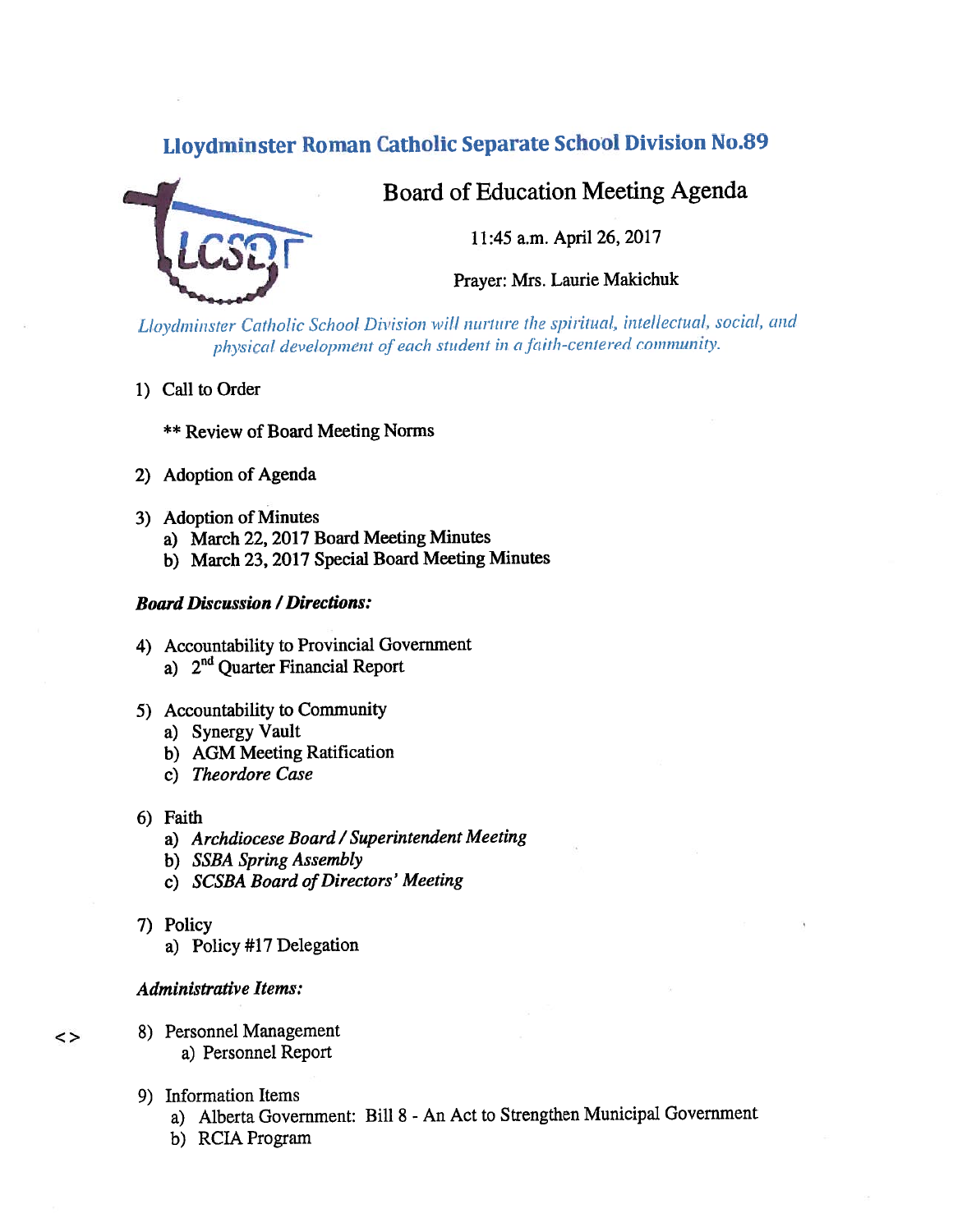c) 130<sup>th</sup> Anniversary Prince Albert Catholic School Division

- 10) Correspondence
- 11) Identification of Emergent Items:

12) Closing Prayer

13) Adjournment

May Prayer: Mrs. Jill Wytrykusz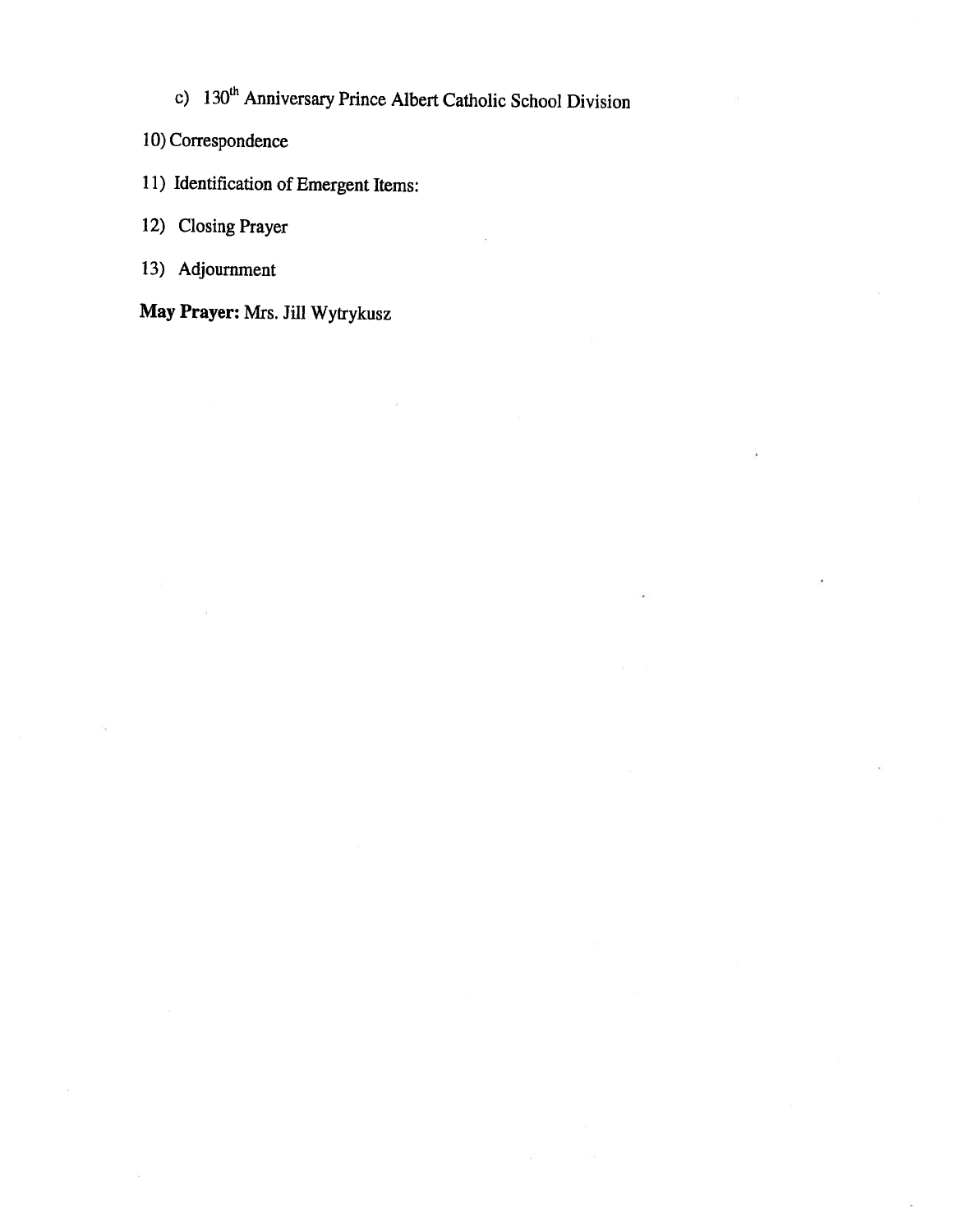### LLOYDMIN\$TER R.C.S.S.D. #89

# BOARD OF EDUCATION MINUTES

To

# April 26, 2017

TIME AND PLACE: The meeting commenced at 12:04 p.m. in the Board Room.

| <u>ATTENDANCE:</u> | Mrs. Paula Scott (chair) |
|--------------------|--------------------------|
|                    | Mrs. Michelle Rusteika   |
|                    | Mr. Chris Carnell        |
|                    | Mrs. Laurie Makichuk     |
|                    | Mrs. Erin MacDuff        |
|                    | Mrs. Jill Wytrykusz      |
|                    | Mr. Calvin Fendelet      |

Mr. Aubrey Patterson, Director of Education Ms. Glenda Kary, Deputy Director of Education Mrs. Melanie Stelmaschuk, Chief Financial Officer Mr. Kevin Kusch, Deputy Director of Learning

Prayer led by Mrs. Laurie Makichuk.

17/04/26-01 Mrs. Erin MacDuff moved that the Board of Education approve the Agenda agenda, as amended.

#### **CARRIED**

17/04/26-02 Mrs. Jill Wytrykusz moved that the Board of Education approve March 22, 2017 the March 22, 2017 Board meeting minutes, as presented. **Minutes** 

#### CARRIED

Special Board Meeting Minutes

17/04/26-03 Mrs. Michelle Rusteika moved that the Board of Education approve March 23, 2017 the March 23, 2017 Board meeting minutes, as presented.

#### **CARRIED**

17/04/26-04 Mrs. Laurie Makichuk moved that the Board of Education adopt  $2<sup>nd</sup>$  Ouarter the  $2<sup>nd</sup>$  Ouarter Interim Financial report, as presented. the 2<sup>nd</sup> Quarter Interim Financial report, as presented. Financial Report

#### **CARRIED**